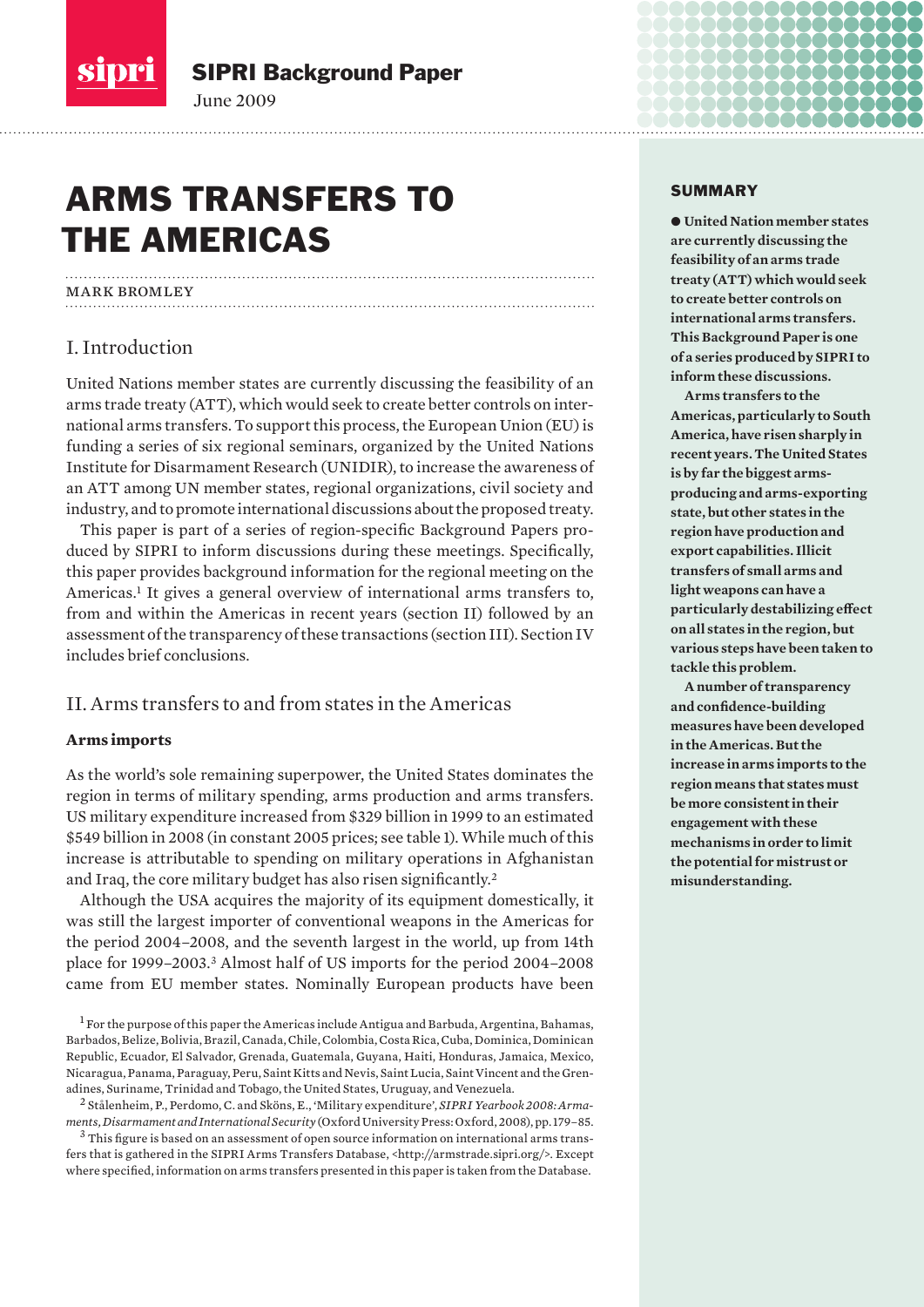#### <span id="page-1-0"></span>**Table 1.** Military expenditure in the Americas, 1999–2008

Figures are in US\$ m. at constant 2005 prices and exchange rates for 1999–2008 and in the right-most column (marked \*) in current US\$ m. for 2008. Figures are for calendar years, with the exception of those for the United States.

| Country                | 1999     | 2000                 | 2001                 | 2002                 | 2003                 | 2004                   | 2005                 | 2006                 | 2007                 | 2008                   | 2008*                |
|------------------------|----------|----------------------|----------------------|----------------------|----------------------|------------------------|----------------------|----------------------|----------------------|------------------------|----------------------|
| Argentina <sup>§</sup> | 2 1 2 5  | 2082                 | 2048                 | 1692                 | 1748                 | 1813                   | 1912                 | 1776                 | 1738                 | 2077                   | 2500                 |
| Bahamas                | 38.2     | 31.5                 | 30.4                 | 31.9                 | 33.7                 | 35.4                   | 35.7                 | 43.5                 | 55.6                 | 44.8                   | 49                   |
| <b>Barbados</b>        | 22.9     | 24                   | 25.2                 | 25.8                 | 25.3                 | 24.9                   | 25.9                 | 24.6                 | $\ddot{\phantom{0}}$ | . .                    | 32                   |
| Belize                 | $\cdots$ | 8.1                  | 8.3                  | 8.6                  | 9.1                  | 9.8                    | 10.7                 | 11.6                 | $\ddot{\phantom{0}}$ | $\ddots$               | 14                   |
| Bolivia                | 147      | 144                  | 173                  | 175                  | 187                  | 181                    | 175                  | 177                  | 197                  | 175                    | 250                  |
| <b>Brazil</b>          | 11919    | 12 9 10              | 14879                | 14 9 98              | 12089                | 12 3 9 2               | 13 3 8 1             | 12720                | 14737                | 15477                  | 23 302               |
| Canada                 | 11598    | 11412                | 11709                | 11771                | 11986                | 12 4 4 0               | 12986                | 13 590               | 14817                | 15 9 40                | 19 290               |
| Chile <sup>§</sup>     | 2881     | 3 0 5 0              | 3 1 6 6              | 3377                 | 3428                 | 3975                   | 4 2 6 6              | 4996                 | 4864                 | 4778                   | 5952                 |
| Colombia               | 2719     | 3 4 3 1              | 3786                 | 4 0 23               | 4687                 | 4 6 21                 | 4782                 | 5422                 | 5579                 | 6568                   | 9076                 |
| Costa Rica             | $\ddots$ | $\ddot{\phantom{0}}$ | $\ddot{\phantom{0}}$ | $\ddot{\phantom{0}}$ | $\ddot{\phantom{0}}$ | $\ddot{\phantom{0}}$   | $\ddot{\phantom{0}}$ | $\ddot{\phantom{0}}$ | $\ddot{\phantom{0}}$ | $\ddot{\phantom{0}}$   | $\ddot{\phantom{0}}$ |
| Cuba                   | $\ddots$ | $\ddots$             | $\ddots$             | $\ddots$             | $\ddots$             | $\ddots$               | $\ddot{\phantom{0}}$ | $\ddot{\phantom{0}}$ | $\ddot{\phantom{0}}$ | $\ddotsc$              | $\ddot{\phantom{0}}$ |
| Dominican              | 164      | 218                  | 261                  | 294                  | 186                  | 140                    | 220                  | 194                  | 219                  | 240                    | 266                  |
| Republic               |          |                      |                      |                      |                      |                        |                      |                      |                      |                        |                      |
| Ecuador                | 350      | 314                  | 436                  | 573                  | 777                  | 727                    | 954                  | 922                  | 1 2 4 3              | 1 3 6 4                | 1548                 |
| El Salvador            | 120      | 132                  | 124                  | 122                  | 116                  | 111                    | 109                  | 112                  | 112                  | 101                    | $\ddots$             |
| Guatemala              | 181      | 229                  | 269                  | 199                  | 217                  | 130                    | 104                  | 127                  | 125                  | 149                    | 188                  |
| Guyana                 | $\ddots$ | $\ddot{\phantom{0}}$ | $\ddots$             | $\ddots$             | $\cdots$             | $\cdots$               | $\ddots$             | $\ddots$             | $\ddot{\phantom{0}}$ | $\ddots$               | $\ddots$             |
| Haiti                  | $\ddots$ | $\ddots$             | $\ddots$             | $\ddots$             | $\ddots$             | $\ddots$               | $\ddot{\phantom{0}}$ | $\ddotsc$            | $\ddot{\phantom{0}}$ | $\ddotsc$              | $\ddots$             |
| Honduras <sup>†</sup>  | $\ddots$ | 41.0                 | 46.8                 | 60.4                 | 57.4                 | 53.6                   | 53.3                 | 52.4                 | 75.2                 | 77.1                   | 96                   |
| Jamaica                | 50.7     | 49.8                 | 53                   | 63.9                 | 66.6                 | 61.8                   | 59.3                 | 70.6                 | 78.2                 | 65.6                   | 80                   |
| Mexico <sup>+</sup>    | 3 2 4 0  | 3 3 4 4              | 3 3 1 0              | 3 1 9 9              | 3 1 9 1              | 3076                   | 3 1 2 3              | 2929                 | 3931                 | 3938                   | 4333                 |
| Nicaragua              | 29.5     | 32.5                 | 30.2                 | 34.3                 | 38.1                 | 34.5                   | 33.9                 | 33.4                 | 35.2                 | 33                     | 42                   |
| Panama                 | 119      | $\ddots$             | $\ddots$             | $\cdots$             | $\cdots$             | $\cdots$               | $\ddots$             | $\ddots$             | $\ddots$             | . .                    | $\ddots$             |
| Paraguay <sup>†</sup>  | 69.7     | 67.7                 | 61.5                 | 59.3                 | 53                   | 62.9                   | 56.2                 | 63.7                 | 65                   | 71.8                   | 132                  |
| Peru                   | 961      | 1078                 | 1044                 | 975                  | 988                  | 1047                   | 1 1 5 9              | 1 1 9 3              | 1 1 4 5              | 1301                   | 1599                 |
| Trinidad and<br>Tobago | $\ddots$ | $\ddot{\phantom{0}}$ | $\ddots$             | $\ddots$             | $\ddots$             | $\ddot{\phantom{a}}$ . | $\ddot{\phantom{0}}$ | $\ddot{\phantom{0}}$ | $\ddot{\phantom{0}}$ | $\ddot{\phantom{a}}$ . |                      |
| Uruguay                | 290      | 243                  | 278                  | 242                  | 232                  | 225                    | 233                  | 237                  | 242                  | 273                    | 393                  |
| <b>USA</b>             | 329 416  | 342 167              | 344 927              | 387 297              | 440 806              | 480 444                | 503 353              | 511 171              | 524 591              | 548 531                | 607 263              |
| Venezuela              | 1 2 0 9  | 1484                 | 1500                 | 1 1 0 2              | 1072                 | 1520                   | 2054                 | 2709                 | 2 2 6 2              | 1987                   | 3317                 |

 $\cdot$  = data not available;  $^{\dagger}$  = all figures exclude military pensions;  $\delta$  = all figures are for the adopted budget, rather than actual expenditure.

*Source*: SIPRI Military Expenditure Database, <http://milexdata.sipri.org/>.

favoured over rival US products in several recent high-profile competitions, including for EC-145 helicopters and C-27J transport aircraft. However, most of the actual production under these contracts will take place in the USA.

In South America, following prolonged periods of extensive militarization during the many military dictatorships of the 1970s and 1980s, military spending remained low during the 1990s and early 2000s (see table 1). Activity in the global arms import market was also limited as the new civilian governments sought to assert control over defence policies. However, in recent years there has been a significant rise in both military spending and arms imports in South America. Military spending rose to \$48.1 billion in 2008; over the decade 1999–2008, military spending increased by 50 per cent, which was almost double the rate of increase of the previous decade.<sup>4</sup>

4 Perlo-Freeman, S. et al., 'Military expenditure', *SIPRI Yearbook 2009: Armaments, Disarmament and International Security* (Oxford University Press: Oxford, 2009), p. 201.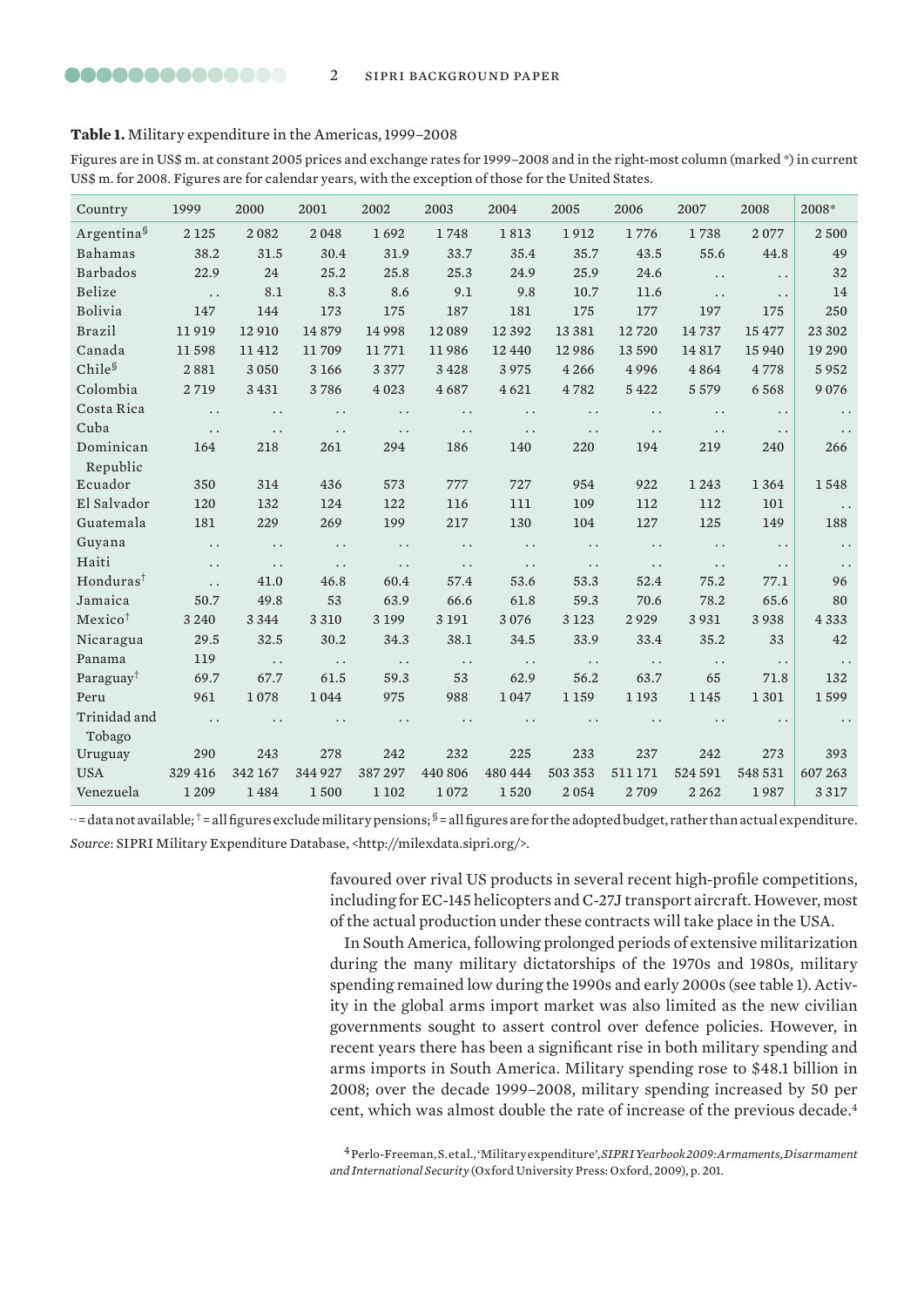<span id="page-2-0"></span>Military spending in Central America has increased at a much lower rate: between 1999 and 2008 it rose by only 22 per cent.

Key to the increase in military spending in South America has been the high prices of commodities—especially copper, soya and oil—in recent years, which have boosted the revenues of countries such as Brazil, Chile, Ecuador and Venezuela.5 The increase in military spending has funded a raft of major arms acquisitions in recent years, particularly by Brazil, Chile and Venezuela. Arms transfers to South America were 94 per cent higher in 2004–2008 than in 1999–2003.

Chile was the second largest importer of conventional weapons in the Americas for the period 2004–2008 and the 11th largest in the world, up from 36th place for 1999–2003. Chile's defence budget nearly doubled in size between 1997 and 2007, funding a wave of major arms acquisitions under an ambitious force modernization programme. Venezuela was the third largest importer of conventional weapons in the Americas and the 18th largest in the world, up from 55th place for 1999–2003. In 2008 Venezuela took the final delivery of several weapon systems ordered from Russia in 2006 and 2007. During 2008 there was considerable speculation about follow-on deals with Russia, but no new contract was signed.

Other states in South America are also undergoing force-modernization programmes, indicating that the volume of transfers to the region will remain high for the foreseeable future. Most significantly, in December 2008 Brazil signed an  $\epsilon$ 8.6 billion (\$11.3 billion) agreement with France for the licensed production of 50 EC-725 helicopters, 4 conventional submarines and a nuclear-powered submarine.

Significant arms purchases by Brazil, Chile and Venezuela in recent years have given rise to speculation about an arms race in South America. While there are some signs of competitive behaviour in the region, the majority of the acquisitions states have made have been primarily motivated by efforts to replace or upgrade military inventories in order to maintain existing capabilities; respond to predominantly domestic security threats; strengthen ties with supplier governments; boost domestic arms industries; participate in peacekeeping missions; or bolster the country's regional or international profile.<sup>6</sup>

#### **Suppliers**

Russian deliveries to South America increased by around 900 per cent between 1999–2003 and 2004–2008. The majority of these transfers went to Venezuela. While Russia's recent success in Venezuela has gained headlines, it has long been an important supplier to several other countries in the region. Indeed, while the USA is the biggest supplier to the region, the arms market in South America has never been dominated by a single producer.

European and Israeli companies have long had a strong presence in South America, and they have often taken advantage of the USA's unwillingness to supply certain advanced military technology. As far back as 1967, Peru acquired Mirage 5 combat aircraft from France when the USA refused to sell advanced combat aircraft.

<sup>5</sup> Perlo-Freeman et al. (note 4), p. 202.

<sup>6</sup> Holtom, P., Bromley, M. and Wezeman, P. D., 'International arms transfers', *SIPRI Yearbook 2008* (note 2), pp. 304–309.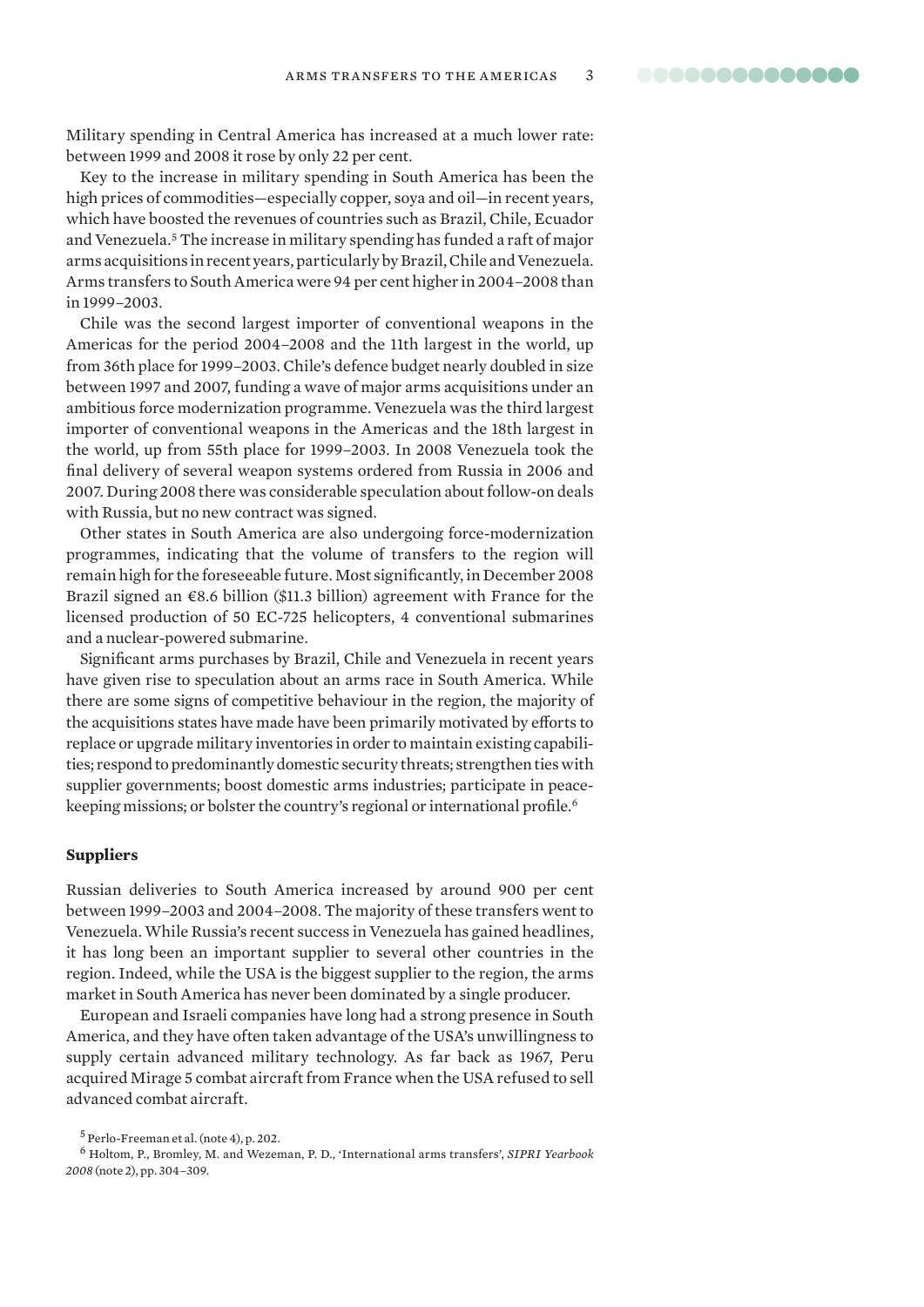<span id="page-3-0"></span>

**Figure 1.** National shares of the volume of imports of major conventional weapons by states in the Americas, 2004–2008 *Source*: SIPRI Arms Transfers Database, <http://armstrade.sipri.org/>.

#### **Arms exports**

Since 1989 the USA has consistently been the world's largest arms exporter, although increases in Russian transfers have narrowed its lead considerably. For the period 2004–2008, the USA accounted for 31 per cent of all international arms exports, while Russia accounted for 25 per cent. More than one-third (37 per cent) of US exports during this period went to the Middle East, including around 207 combat aircraft armed with advanced munitions. Several major new deals were under discussion in 2008, including the sale of Patriot Advanced Capability-3 (PAC-3) and Terminal High Altitude Area Defense (THAAD) anti-ballistic missile (ABM) surface-to-air missile systems to the United Arab Emirates (UAE).7

Although several South American states are continuing efforts to increase their autonomous capability in arms production, none plays a sig-

nificant global role as an arms exporter. Brazil was the 11th biggest supplier in the world for the period 1984–88, but its industry contracted rapidly in the early 1990s. Recently, the Brazilian Government has placed a strong emphasis on revitalizing the country's domestic military sector. For example, Brazil has stated that purchases of military equipment from abroad will be dependent on significant transfers of technology to boost its domestic industry.8

#### **International transfers of small arms and light weapons**

Since the mid-1990s global attention has become increasingly focused on transfers of small arms and light weapons (SALW), which have come to be regarded as the type of conventional weapon that can cause the most political and criminal violence in a country or region.<sup>9</sup> The following examples present two cases where illicit transfers of SALW have had an impact on the security of states in the Americas.

#### *The Otterloo incident*

In 2000 Nicaragua authorized the sale of 3000 AK-47 rifles and 2.5 million rounds of ammunition to the Panamanian National Police. However, the end-user certificate had been faked. The weapons were actually shipped, onboard the *Otterloo*, to Turbo, Colombia, where they were delivered to the United Self-Defence Forces of Colombia (Autodefensas Unidas de Colombia, AUC). A second deal was called off after the launch of a joint investigation by Panamanian, Colombian and Nicaraguan authorities.10

7 Agence France-Presse, 'Pentagon proposes sale of THAAD to UAE', *Defense News*, 13 Sep. 2008. 8 'Brazil and France sign arms deal', BBC News, 23 Dec. 2008, <http://news.bbc.co.uk/2/7798286. stm>.

10 Organization of American States, Report of the General Secretariat of the Organization of American States on the Diversion of Nicaraguan Arms to the United Defense Forces of Colombia, 6 Jan. 2003, <http://www.fas.org/asmp/campaigns/smallarms/OAS\_Otterloo.htm>; and Anders, H.

 $^9$  See e.g. UN General Assembly Resolution  $\text{A/RES}/50/70, 15$  Jan. 1996.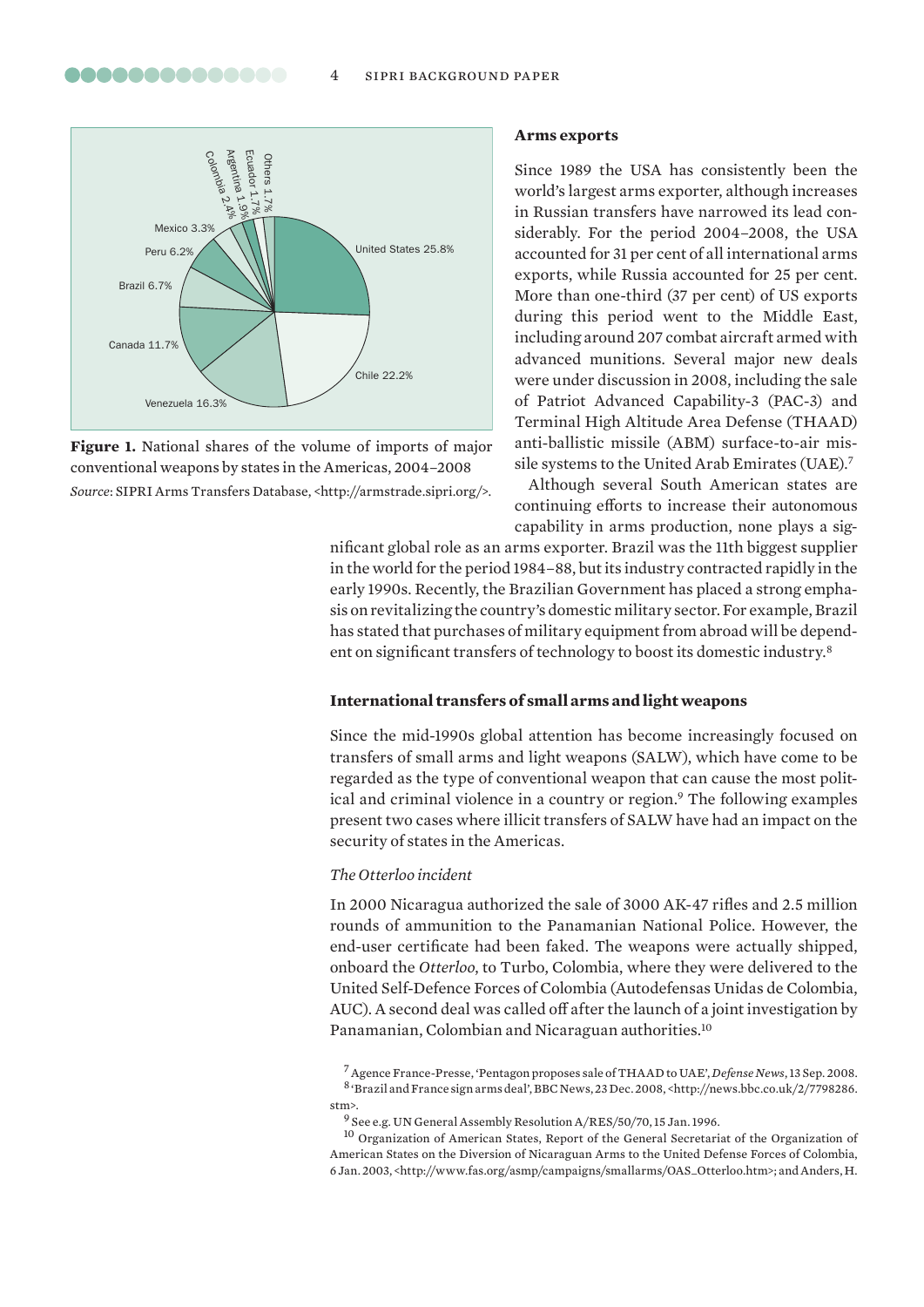#### <span id="page-4-0"></span>*Illicit SALW transfers to Mexico*

In 2008, 5376 people died in drug-related violence in Mexico, including 505 military and law enforcement officials. According to the Mexican Government, about 90 per cent of the weapons that it seizes from Mexican drug cartels come into the country illegally from the USA.<sup>11</sup> Both the Mexican and US governments are devoting significant resources to stemming the flow of illegal weapons into Mexico.<sup>12</sup>

# III. Transparency in arms transfers

Every state in the Americas has submitted information to the UN Register of Conventional Arms (UNROCA) at least once since 1998.13 However, participation by some countries has been inconsistent and the overall number of submissions from states in the Americas has fallen significantly, from a high of 28 in 2001 to only 13 in 2008 (see table 2). Meanwhile, only 12 states in the Americas have submitted background information on their imports or exports of small arms and light weapons since states were invited to do so in 2003.

In 1999 the member states of the Organization of American States (OAS) adopted the Inter-American Convention on Transparency in Conventional Weapons Acquisitions (OAS Transparency Convention), a regional intergovernmental information-sharing mechanism that develops and improves on the model created by UNROCA.14 The reporting requirements of the OAS Transparency Convention cover both indigenous acquisitions and imports. Unlike UNROCA, which is a voluntary instrument, the convention is legally binding and requires states parties to report on all acquisitions within 90 days of their incorporation into the armed forces. However, participation has been far from universal: to date 20 of the 34 OAS member states have signed the Convention and only 12 have ratified it.

The practice of producing national reports on arms exports has yet to take hold in the Americas.15 The United States was the first country to publish such a report, and US reporting on arms exports remains among the most detailed in the world. According to Section 655 of the 1961 Foreign Assistance Act, the US Government is required by the US Congress to prepare an

11 Feinstein, D. and Durbin, R., 'Senators Feinstein and Durbin request Senate Committee to take up Inter-American Convention against Illegal Arms Trafficking', Press release, 10 Mar. 2009, <http://feinstein.senate.gov/public/index.cfm?FuseAction=NewsRoom.PressReleases>.

12 Wilson, S., 'For Obama, Calderón, a meeting of minds', *Washington Post*, 17 Apr. 2009.

13 UNROCA was established in Dec. 1991 'to prevent excessive and destabilizing accumulation of arms . . . in order to promote stability and strengthen regional or international peace and security [and to] enhance confidence, promote stability, help states to exercise restraint, ease tensions and strengthen regional and international peace and security'. Each year states are requested to submit to UNROCA information on their imports and exports of certain categories of major conventional

weapons. UN General Assembly Resolution A/RES/46/36L, 6 Dec. 1991.<br><sup>14</sup> Inter-American Convention on Transparency in Conventional Weapons Acquisitions, adopted on 7 June 1999, entered into force on 21 Nov. 2002, text available at <http://www.oas.org/juridico/ english/treaties/a-64.html>.

<sup>15</sup> Several states, particularly in Europe, have responded to parliamentary and public pressure for greater oversight of national arms export policies and have begun to publish national reports on their arms exports. Links to the available reports are given at <http://www.sipri.org/research/ armaments/transfers/researchissues/transparancy/national\_reports/>.

and Cattaneo, S., *Regulating Arms Brokering: Taking Stock and Moving Forward the United Nations Process* (Groupe de recherche et d'information sur la paix et la sécurité (GRIP): Brussels, 2005).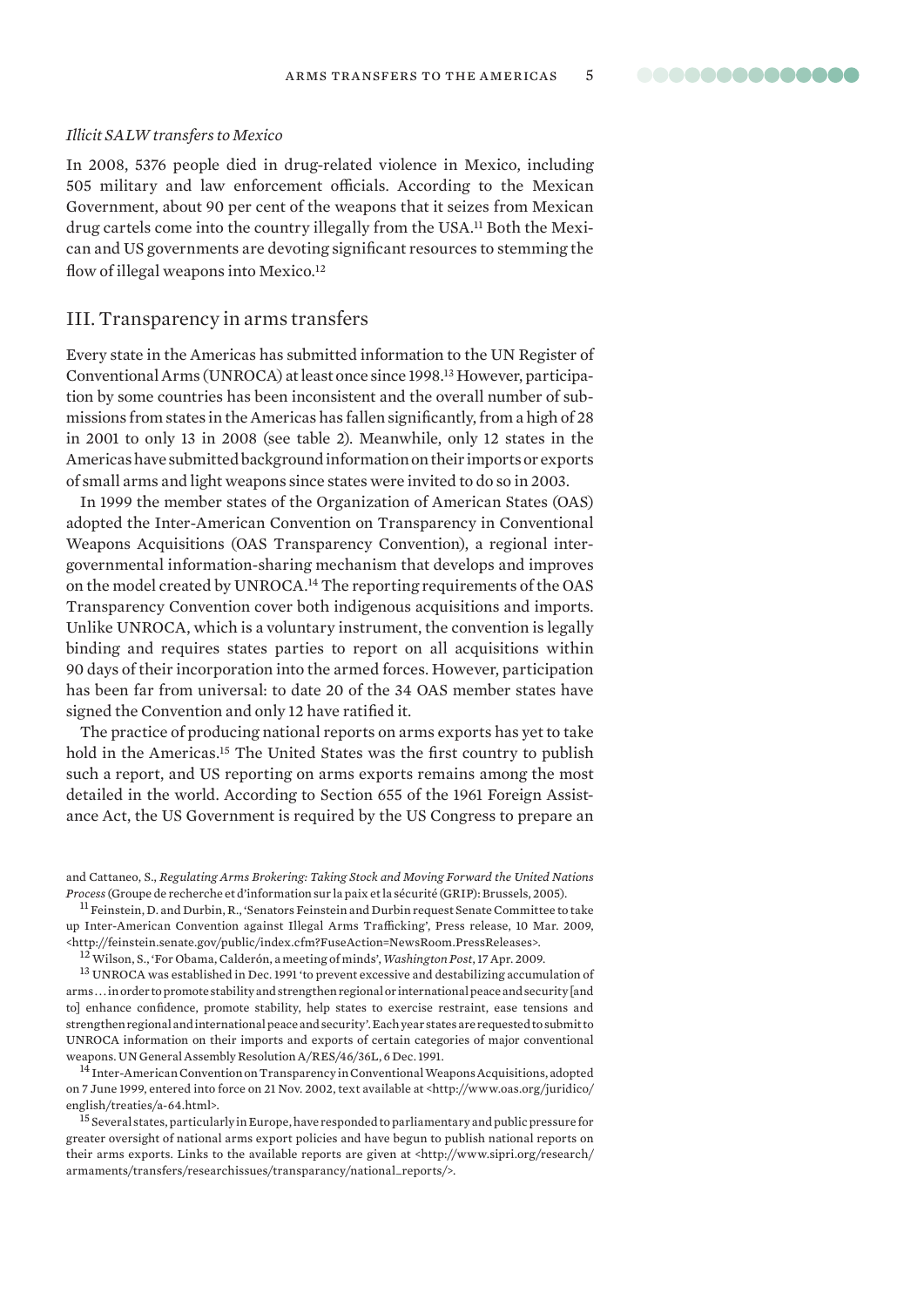### <span id="page-5-0"></span>**Table 2.** Participation of states in the Americas in the UN Register of Conventional Arms, 1998–2007

The table lists only those states that reported at least once during the period.

| Country               | 1998        | 1999        | 2000        | 2001        | 2002        | 2003        | 2004        | 2005        | 2006           | 2007           |
|-----------------------|-------------|-------------|-------------|-------------|-------------|-------------|-------------|-------------|----------------|----------------|
| Antigua and Barbuda   |             |             | $\mathbf X$ | $\mathbf X$ | $\mathbf X$ | $\mathbf X$ |             | $\mathbf X$ | $\mathbf{x}^*$ | $\mathbf{x}^*$ |
| Argentina             | $\mathbf X$ | $\mathbf X$ | $\mathbf X$ | $\mathbf X$ | $\mathbf X$ | $\mathbf X$ | $\mathbf X$ | $\mathbf x$ |                | $\mathbf{x}^*$ |
| Bahamas               |             |             |             | $\mathbf X$ |             | $\mathbf X$ | $\mathbf X$ |             | $\mathbf X$    |                |
| <b>Barbados</b>       | $\mathbf X$ |             | $\mathbf X$ | $\mathbf X$ | $\mathbf X$ | $\mathbf X$ |             |             |                |                |
| Belize                |             | $\mathbf X$ | $\mathbf X$ | $\mathbf X$ | $\mathbf X$ | $\mathbf X$ | $\mathbf X$ | $\mathbf X$ | $\mathbf X$    | $\mathbf X$    |
| Bolivia               |             |             | $\mathbf X$ | $\mathbf X$ | $\mathbf X$ | $\mathbf X$ | $\mathbf x$ | $\mathbf X$ | $\mathbf X$    |                |
| <b>Brazil</b>         | $\mathbf X$ | $\mathbf X$ | $\mathbf X$ | $\mathbf X$ | $\mathbf X$ | $\mathbf X$ | $\mathbf X$ | $\mathbf X$ | $\mathbf X$    | $\mathbf X$    |
| Canada                | $\mathbf x$ | $\mathbf X$ | $\mathbf X$ | $\mathbf X$ | $\mathbf X$ | $\mathbf X$ | $\mathbf X$ | $\mathbf X$ | $\mathbf{x}^*$ | $\mathbf{x}^*$ |
| Chile                 | $\mathbf X$ | $\mathbf X$ | $\mathbf X$ | $\mathbf X$ | $\mathbf X$ | $\mathbf X$ | $\mathbf X$ | $\mathbf X$ | $\mathbf X$    | $\mathbf{x}^*$ |
| Colombia              |             |             |             |             |             |             |             |             |                | $\mathbf{x}^*$ |
| Costa Rica            | $\mathbf X$ | $\mathbf X$ | $\mathbf X$ | $\mathbf X$ | $\mathbf X$ | $\mathbf X$ | $\mathbf X$ | $\mathbf X$ | $\mathbf X$    |                |
| Cuba                  | $\mathbf X$ | $\mathbf X$ | $\mathbf X$ | $\mathbf X$ | $\mathbf X$ | $\mathbf X$ | $\mathbf x$ | $\mathbf x$ | $\mathbf x$    |                |
| Dominica              |             | $\mathbf x$ |             | $\mathbf x$ |             |             |             |             |                |                |
| Dominican Republic    | $\mathbf X$ | $\mathbf x$ |             |             |             |             |             |             |                |                |
| Ecuador               | $\mathbf X$ | $\mathbf X$ | $\mathbf X$ | $\mathbf X$ | $\mathbf X$ | $\mathbf X$ |             | $\mathbf X$ |                |                |
| El Salvador           |             |             |             |             |             | $\mathbf x$ |             |             | $\mathbf x$    | $\mathbf{x}^*$ |
| Grenada               |             | $\mathbf X$ | $\mathbf X$ | $\mathbf X$ | $\mathbf X$ |             | $\mathbf X$ | $\mathbf X$ |                | $\mathbf X$    |
| Guatemala             | $\mathbf x$ | $\mathbf X$ | $\mathbf X$ | $\mathbf X$ | $\mathbf X$ | $\mathbf X$ | $\mathbf X$ | $\mathbf x$ | $\mathbf X$    | $\mathbf X$    |
| Guyana                |             | $\mathbf X$ | $\mathbf X$ | $\mathbf X$ |             | $\mathbf X$ | $\mathbf X$ | $\mathbf X$ |                |                |
| Haiti                 |             |             |             | $\mathbf X$ | $\mathbf X$ |             |             |             | $\mathbf{x}^*$ |                |
| Honduras              | $\mathbf X$ | $\mathbf X$ | $\mathbf X$ | $\mathbf X$ | $\mathbf X$ | $\mathbf X$ |             |             |                |                |
| Jamaica               |             | $\mathbf x$ | $\mathbf x$ | $\mathbf X$ | $\mathbf X$ | $\mathbf x$ | $\mathbf X$ | $\mathbf x$ | $X^*$          |                |
| Mexico                | $\mathbf X$ | $\mathbf X$ | $\mathbf X$ | $\mathbf X$ | $\mathbf X$ | $\mathbf X$ | $\mathbf X$ | $\mathbf X$ | $\mathbf{x}^*$ | $\mathbf{x}^*$ |
| Nicaragua             |             |             |             |             |             |             |             | $\mathbf x$ | $\mathbf X$    |                |
| Panama                |             |             | $\mathbf X$ | $\mathbf X$ | $\mathbf X$ |             |             |             | $X^*$          |                |
| Paraguay              |             | $\mathbf X$ | $\mathbf X$ | $\mathbf X$ | $\mathbf X$ | $\mathbf X$ | $\mathbf X$ | $\mathbf X$ | $\mathbf X$    |                |
| Peru                  | $\mathbf X$ | $\mathbf X$ | $\mathbf X$ | $\mathbf X$ | $\mathbf X$ | $\mathbf X$ | $\mathbf X$ |             |                |                |
| Saint Kitts and Nevis |             |             | $\mathbf X$ | $\mathbf X$ |             |             |             | $\mathbf x$ |                |                |
| Saint Lucia           |             |             |             |             | $\mathbf X$ |             | $\mathbf X$ | $\mathbf X$ | $\mathbf{x}^*$ |                |
| Saint Vincent and the |             |             |             | $\mathbf X$ |             |             | $\mathbf x$ | $\mathbf x$ | $\mathbf X$    |                |
| Grenadines            |             |             |             |             |             |             |             |             |                |                |
| Suriname              |             | $\mathbf X$ | $\mathbf X$ | $\mathbf X$ | $\mathbf X$ | $\mathbf X$ |             | $\mathbf X$ | $\mathbf X$    | $\mathbf X$    |
| Trinidad and Tobago   |             | $\mathbf X$ | $\mathbf X$ |             | $\mathbf X$ | $\mathbf X$ | $\mathbf X$ | $\mathbf X$ | $\mathbf{x}^*$ |                |
| <b>United States</b>  | $\mathbf X$ | $\mathbf X$ | $\mathbf X$ | $\mathbf X$ | $\mathbf X$ | $\mathbf X$ | $\mathbf X$ | $\mathbf X$ | $\mathbf X$    | $\mathbf X$    |
| Uruguay               | $\mathbf X$ | $\mathbf X$ | $\mathbf X$ | $\mathbf X$ | $\mathbf X$ |             |             |             |                |                |
| Venezuela             |             |             |             |             | $\mathbf X$ |             |             |             |                |                |
| <b>Americas total</b> | 15          | 22          | 25          | 28          | 26          | 23          | 20          | 23          | 22             | 13             |
| World total           | 85          | 100         | 118         | 126         | 123         | 115         | 117         | 118         | 113            | 91             |

x = report submitted; \* = report includes background information on small arms imports and exports.

*Source*: UNROCA online database, <http://disarmament.un.org/UN\_REGISTER.nsf>.

annual report on military assistance, military exports and military imports.16 Canada has published an annual report on arms exports since 1990. However, to date no other state in the Americas has produced a public national report on its arms exports.

16 The Foreign Assistance Act of 1961, US Public Law 87-195, was signed into law on 4 Sep. 1961. Section 655 was added as an amendment in 1996. The text of the act as amended is available at <http://www.usaid.gov/policy/ads/faa.pdf>.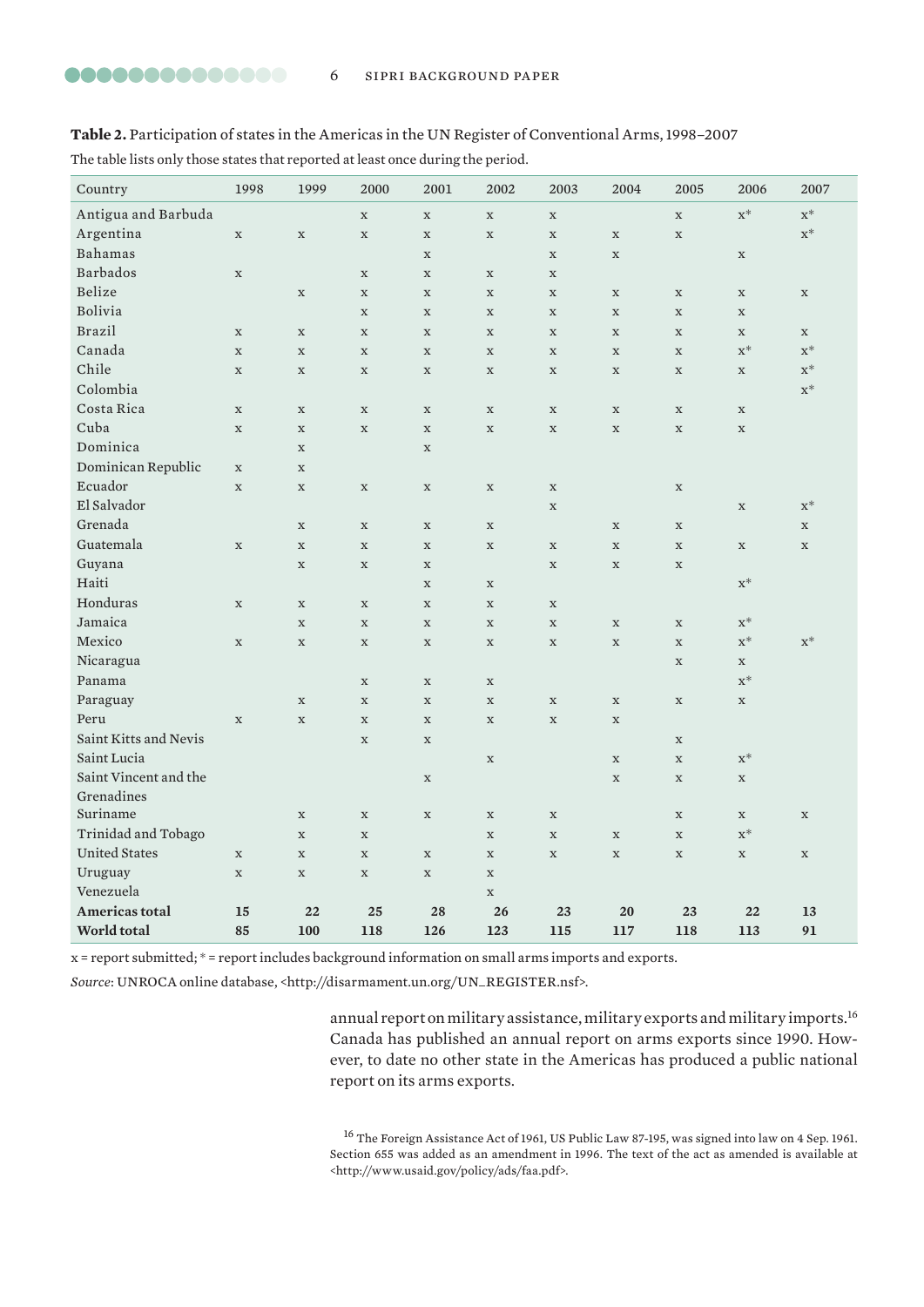# <span id="page-6-0"></span>IV. Conclusions

Despite recent increases in South America, and with the exception of North America, military spending in the Americas is low in comparison with other regions. Meanwhile, most of the interstate disputes over border demarcation that led to conflicts in previous years have been resolved.17 Despite these advances, states in the Americas, particularly in South America, continue to keep a close watch on the arms acquisitions of other states for signs of potential changes to the regional military balance. While the region has taken steps to develop transparency mechanism to help mitigate mistrust and misunderstandings, implementation of these mechanisms remains inconsistent.

As the world's biggest arms exporter, the United States is a far larger supplier than any other state in the region. Nonetheless, other states maintain active defence industries and are seeking to increase their capacities further. Moreover, illicit transfers of both newly produced and surplus small arms and light weapons can have serious repercussions throughout the Americas.

The proposal for an arms trade treaty has received strong support from states in the Americas. All the states voted in favour of the October 2008 UN General Assembly resolution on the ATT, with the exceptions of the USA, which voted against, and Venezuela, which abstained.<sup>18</sup> According to a US official, any global arms trade treaty would be 'so far below what we are already required to do under US law that we had to vote against it in order to maintain our higher standards'.19 While not supporting the ATT initiative, the USA has led the way in several key areas in the field of arms export control. For example, it was the first state to enact national controls on arms brokering.20

States in the Americas have already developed a range of agreements that are designed to tackle the problems which an ATT would seek to address. One example is the 1997 Inter-American Convention against the Illicit Manufacturing of and Trafficking in Firearms, Ammunition, Explosives, and Other Related Materials.21 Among other things, this Convention requires states parties to establish laws governing the import, export and tracing of firearms, ammunition, explosives and other related materials, along with enforcement mechanisms.22 There is also a significant amount of bilateral cooperation, particularly in the field of SALW tracing.23 Finally, as noted above, states have created the OAS Transparency Convention, a more developed version of UNROCA. However, as the cases of UNROCA and the OAS Transparency Convention demonstrate, maintaining national participation in internationally agreed instruments remains a problem in the Americas.

<sup>17</sup> Arévalo de León, B., 'Good governance in security sector as confidence building measures in the Americas: towards pax democratica', Conference paper, Geneva Centre for the Democratic Control of Armed Forces (DCAF), Geneva, 16 Oct. 2002, p. 14.

19 Dent, J., 'Britain welcomes UN arms control vote', *The Guardian*, 27 Oct. 2006.

20 Schroeder, M. and Stohl, R., 'US export controls', *SIPRI Yearbook 2005: Armaments, Dis-*

*armament and International Security* (Oxford University Press: Oxford, 2005). 21 Inter-American Convention against the Illicit Manufacturing of and Trafficking in Firearms, Ammunition, Explosives, and Other Related Materials, opened for signature 14 Nov. 1997, entered into force on 1 July 1998, text available at <http://www.oas.org/juridico/english/treaties/a-63.html>.

22 Schroeder, M., *Small Arms, Terrorism and the OAS Firearms Convention*, Occasional Paper no. 1 (Federation of American Scientists: Washington, DC, Mar. 2004), p. 15.

<sup>23</sup> US Embassy to Barbados and the Eastern Caribbean, 'U.S. and nine Caribbean islands sign agreement to help trace illegal guns', 31 Mar. 2009, <http://barbados.usembassy.gov/pr03312009.html>.

<sup>18</sup> UN General Assembly Resolution A/RES/63/39, 17 Oct. 2008.